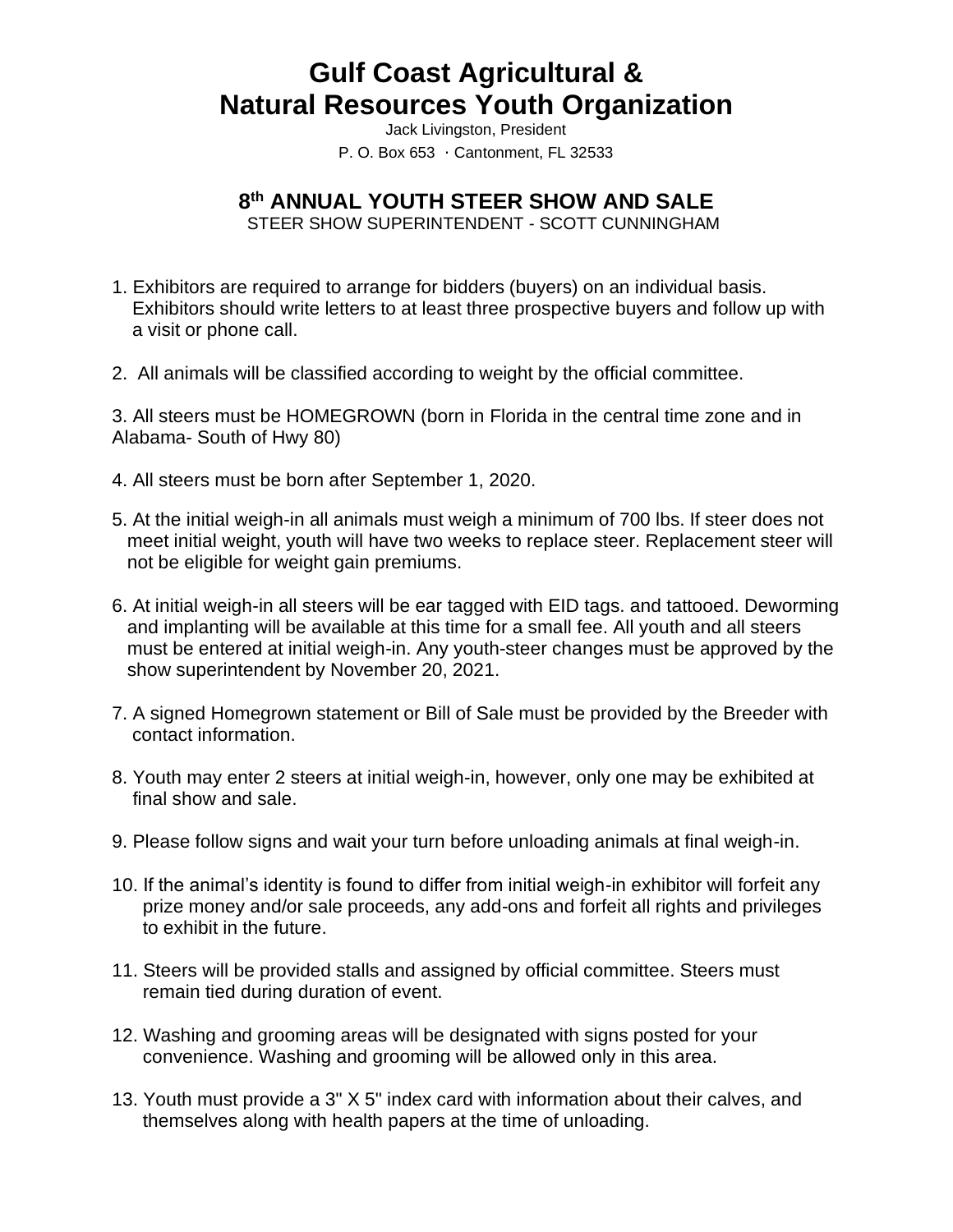- 14. No maximum or minimum hair length.
- 15. All steers must gain a minimum of 1.5 lbs/day during the period from initial weigh-in to final weigh-in. They must gain a minimum of 2.0 lbs/day to be eligible for weight gain points.
- 16. All steers must show with a leather halter unless approved by Show Superintendent and cannot be shown in Showmanship.
- 17. All steers will be tied with a neck rope and halter during the duration of this event,
- 18. Non-exhibitors will not be allowed in the ring during any portion of the show, unless authorized by show superintendent.
- 19. At show time, no horns are permitted. Scurs under 1" will be allowed.
- 20. All animals must show in order to sell.
- 21. Official committee will develop sale order and post.
- 22. Steers may not compete at any other show where a sale is involved.
- 23. Absolutely no drenching or use of drugs is allowed unless official committee approves. All drug withdrawal times shall be adhered to before slaughter.
- 24. A 3% commission will be held for show costs, insurance and awards dinner.
- 25. Exhibitors will be paid to a maximum of 1,400 lbs.
- 26. Steers will be shrunk 2% and sold the same.
- 27. Any animal determined to be uncontrollable will be disqualified and will be removed from the grounds.
- 28. Standardized record books will be available online. These record books are due to the show superintendent on March 25, 2022. A record of show, which will include photos and story, will be due by April 4, 2022 no later than 4:30 P.M. A forfeiture of one third of all premiums will be made if the appropriate record books are not submitted in a timely manner, or if any portion of the record book or show record is incomplete.
- 29. Youth, if participating in showmanship, must show the animal exhibited in class.